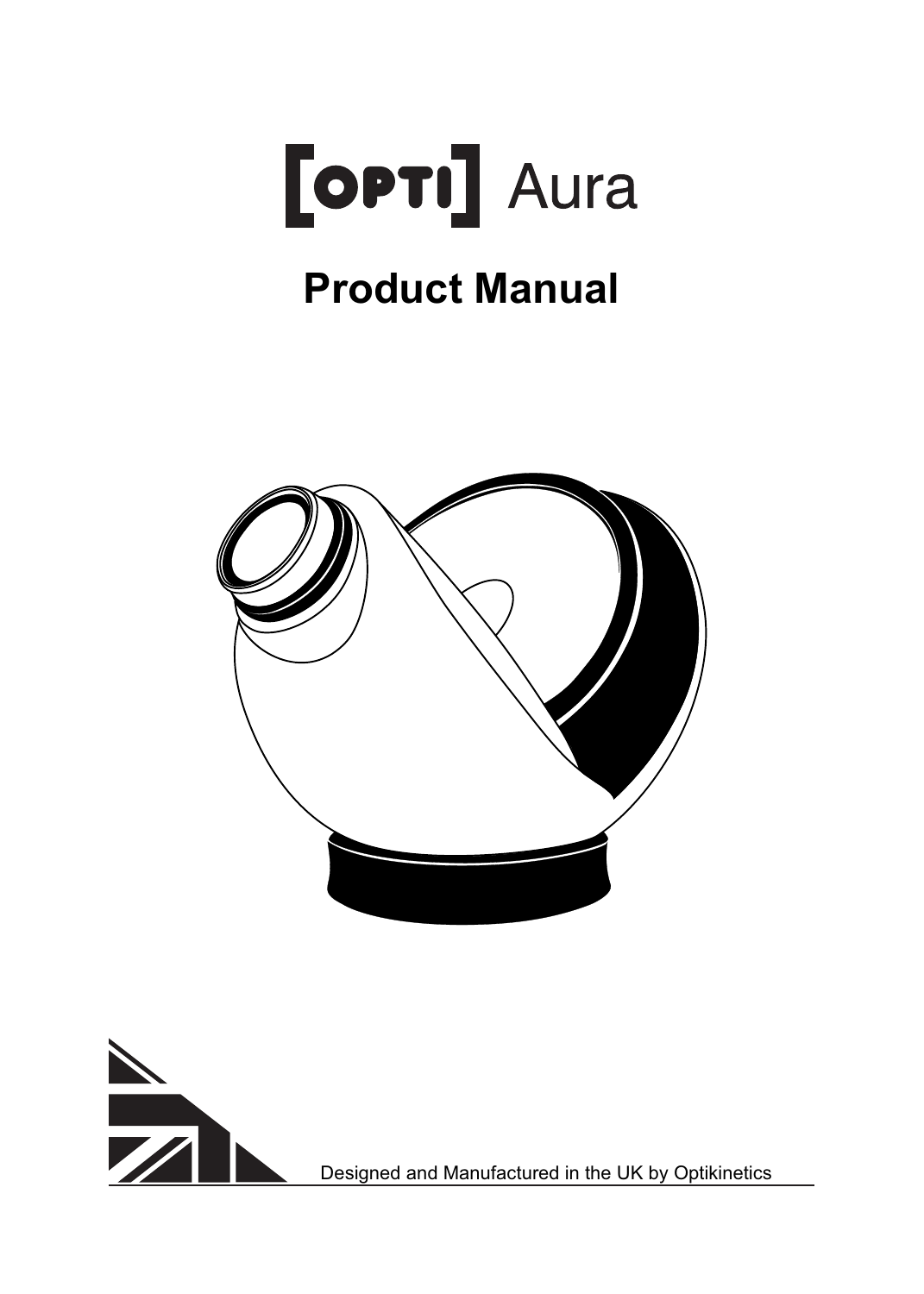## **Contents**

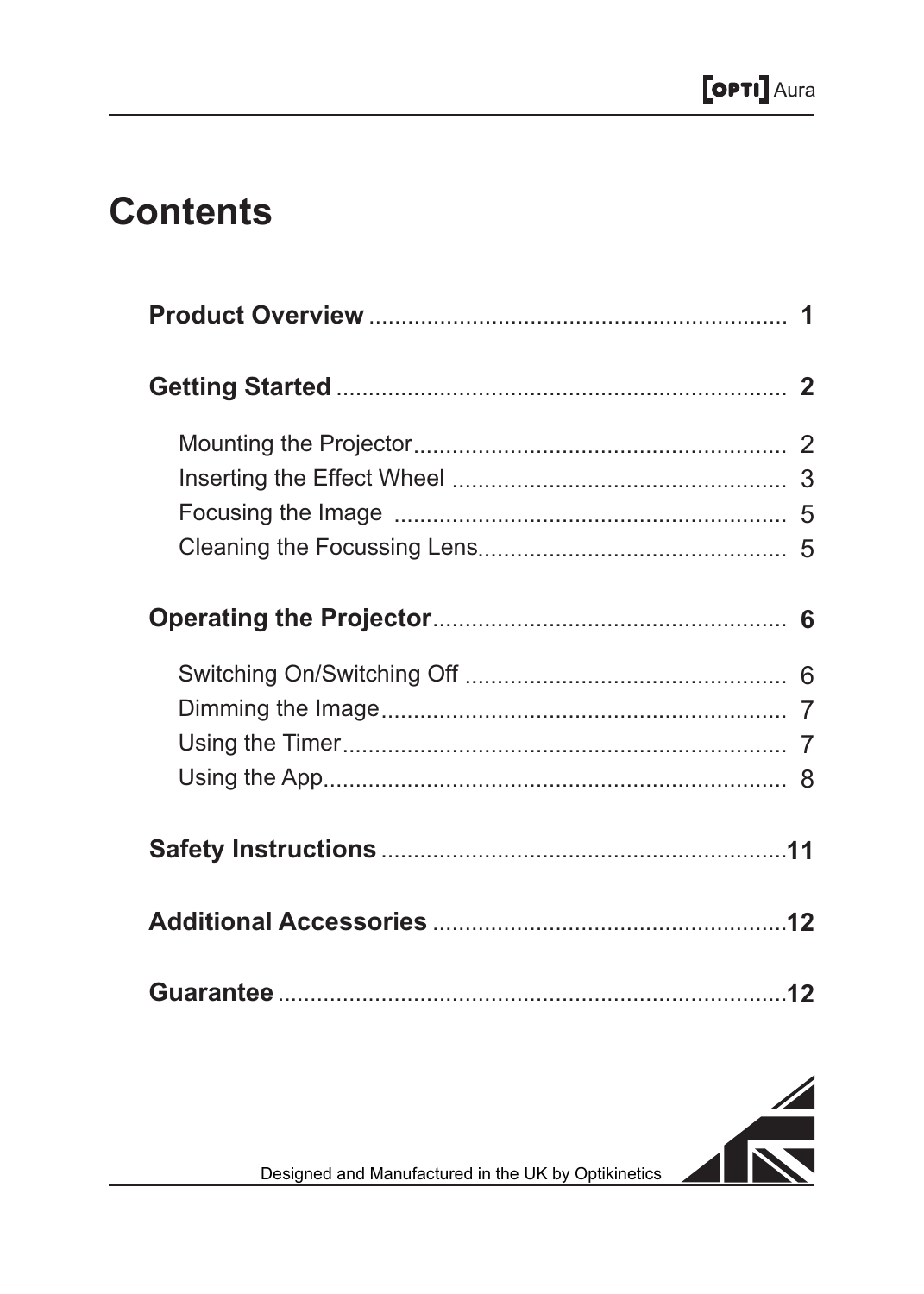### **Product Overview**

The [OPTI] Aura LED is an ideal home sensory projector with Wi-Fi Connectivity, a dimmer function and off timer capabilities.

Packed Box Contents:

- 1x [OPTI] Aura LED Projector
- 1x External Power Supply  $\binom{10}{100}$  E149474 or  $\binom{2}{5}$  BSEN61558
- 1x Effect Wheel\*
- 1x Table Stand
- 1x Wall Mount (with fixtures and fittings)

Power Rating : 6W Operating Voltage : 5V DC Input Voltage & Current: 240V or 115V, 7.5 mA

Product Size: 20 x 20 x 20 cm / 8" x 8" x 8" Product Weight: 889g / 31 oz (2 lbs) Packed Product Size: 30 x 30 x 26 cm / 12" x 12" x 10" Packed Product Weight: 2kg / 4.5 lbs

# 心" (∈ヂⅡⅠ☆

\*Effect Wheel Varies.

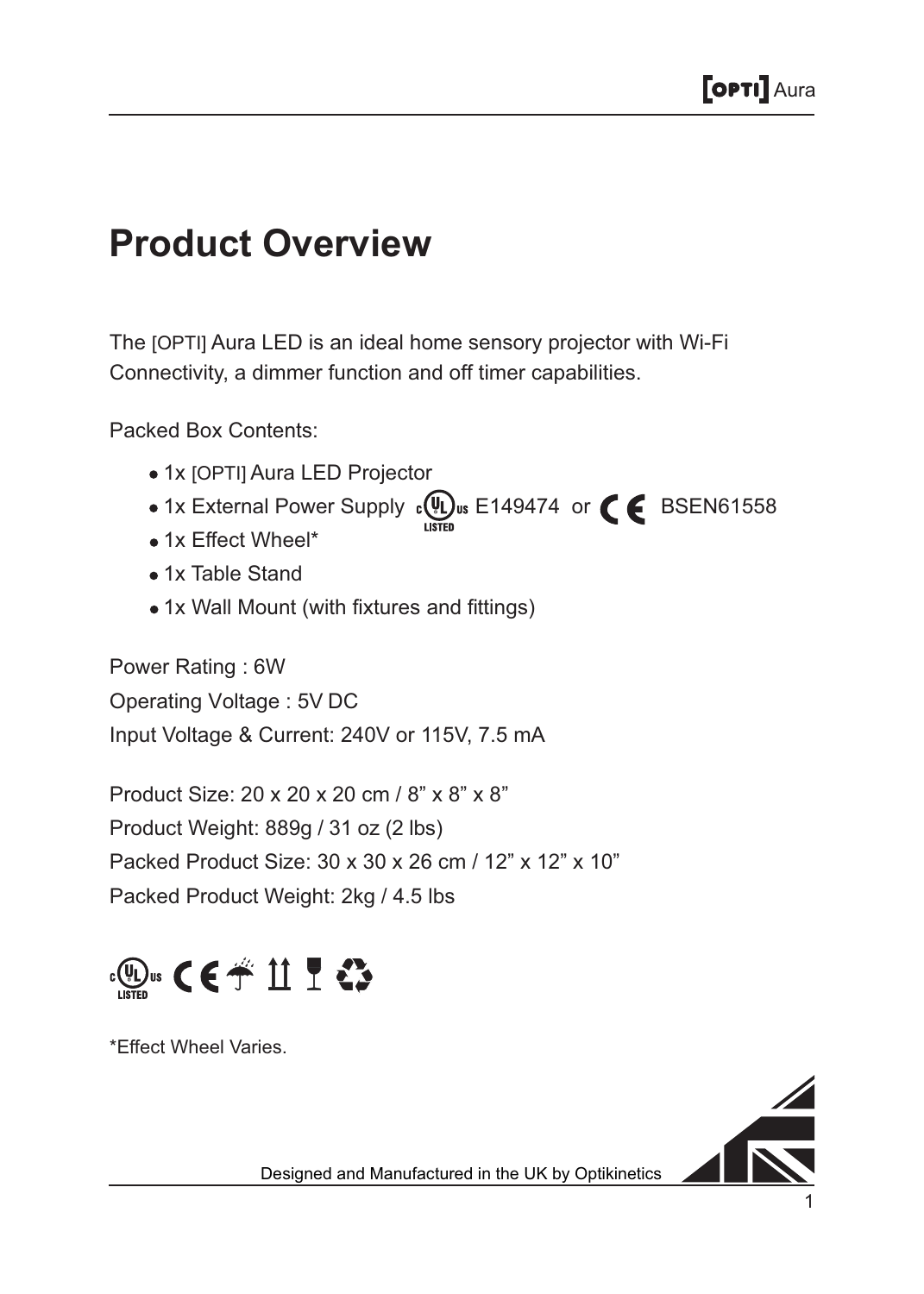## **Getting Started**

### Mounting the Projector



The projector can be mounted using the provided table stand (foam ring) or wall mount.

The wall mount should be screwed to a wall in a vertical position so that it supports the bottom and top of the projector. Fixtures and fittings are provided.



#### **Note:**

When wall mounting, the safety cord should be fitted to the projector. To do this, attach the spring clip on the safety cord onto the side of the projector as per the image left.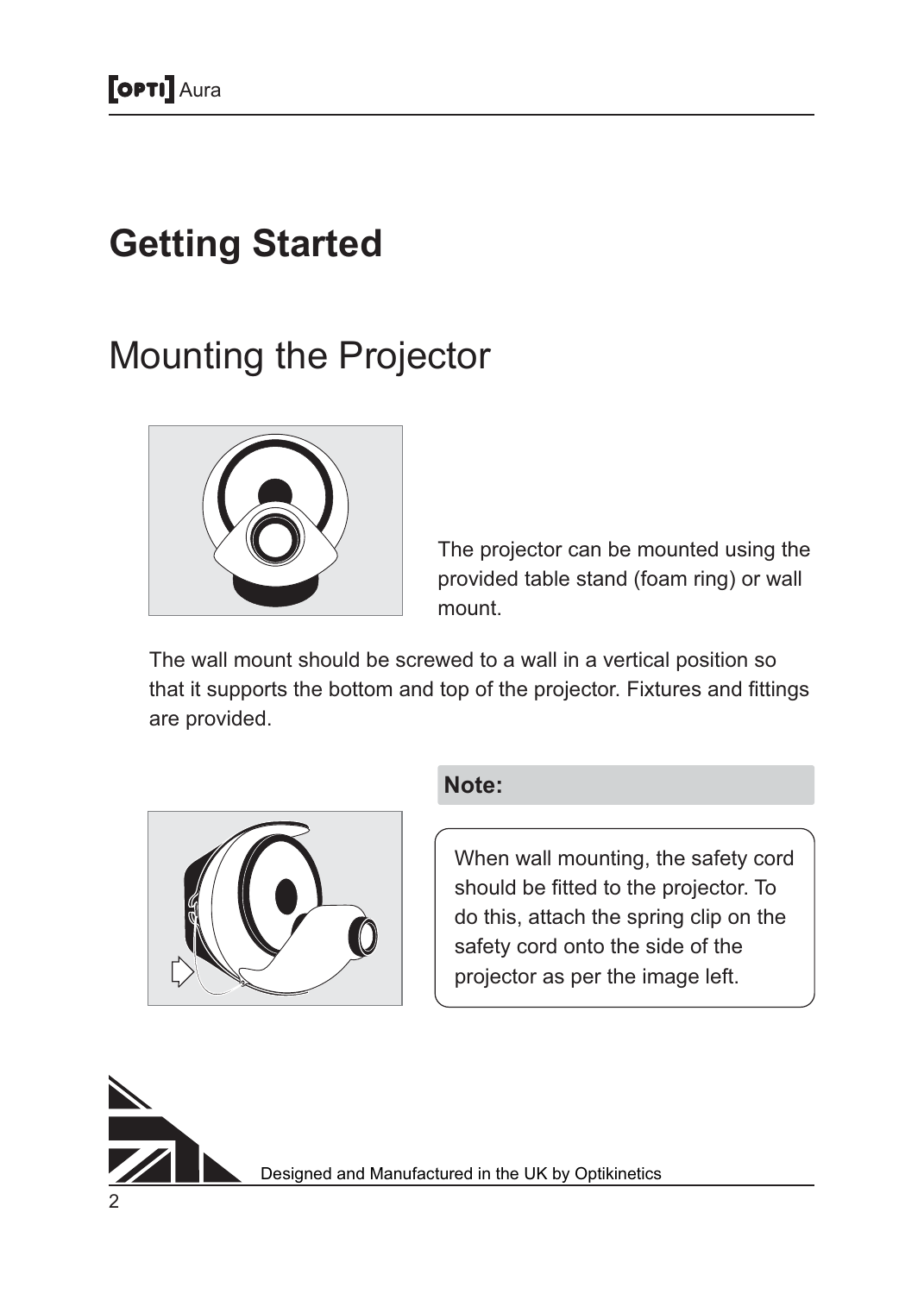## Inserting the Effect Wheel



Position the magnetic wheel onto the magnetic adaptor on the projector. To remove the wheel simply lift it off.

### Bossed Push On Effect Wheels

For this projector Optikinetics recommends that customers use magnetic wheels. The [OPTI] Aura does also allow the use of bossed push on wheels. To use these wheels you will be required to remove the magnetic adapter from the projector. To do this, use the small allen key provided and place this in the hole on top of the magnetic adapter. Twist the allen key counter-clockwise and the adapter will loosen and detatch from the projector.



#### **Note:**

You may have to turn on the projector to move the rotator. The hole on the top of the magnetic adaptor must face the top of the projector.

To reattach the magnetic adapter, make sure that the flat of the shaft is facing the top of the projector. Place the magnetic adaptor onto the shaft and twist the allen key clockwise in the hole on the magnetic adaptor. The adaptor will subsequently tighten and attach to the projector.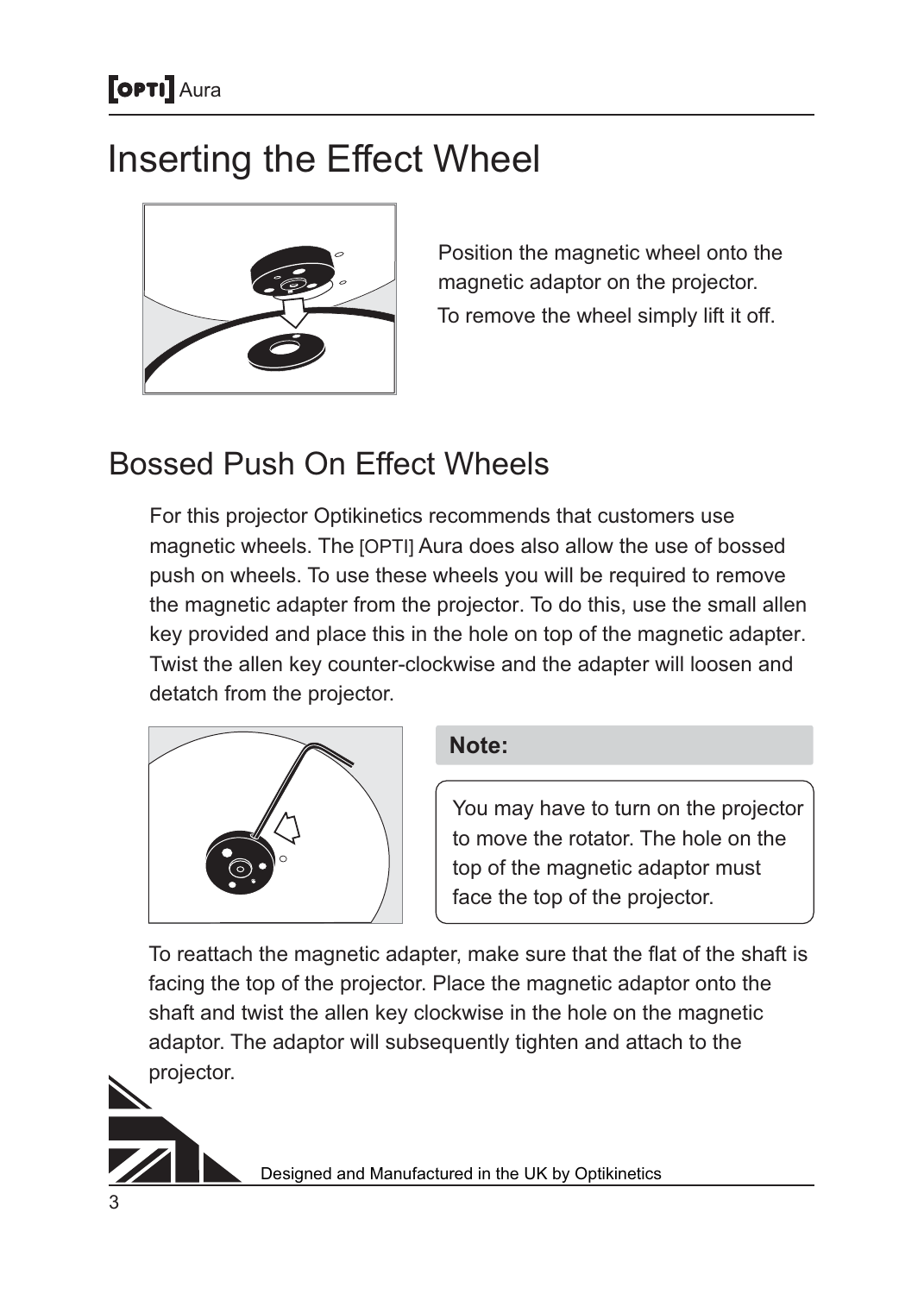

To attach plastic bossed push-on effect wheels, simply push the wheels onto the shaft of the wheel rotator as per the image left.

**Note:**

A slight twist when attaching the plastic bossed push-on effect wheel will help.



To attach glass bossed effect wheels such as liquid wheels, tighten the cross headed screw on the shaft of the wheel rotator as per the image left.

#### **Note:**

The screw needs to be aligned to the flat side of the shaft.

To detach a bossed push-on wheel, unscrew the wheel if need be and make sure the wheel is vertical and straight. Then use both hands to pull the wheel off the shaft.

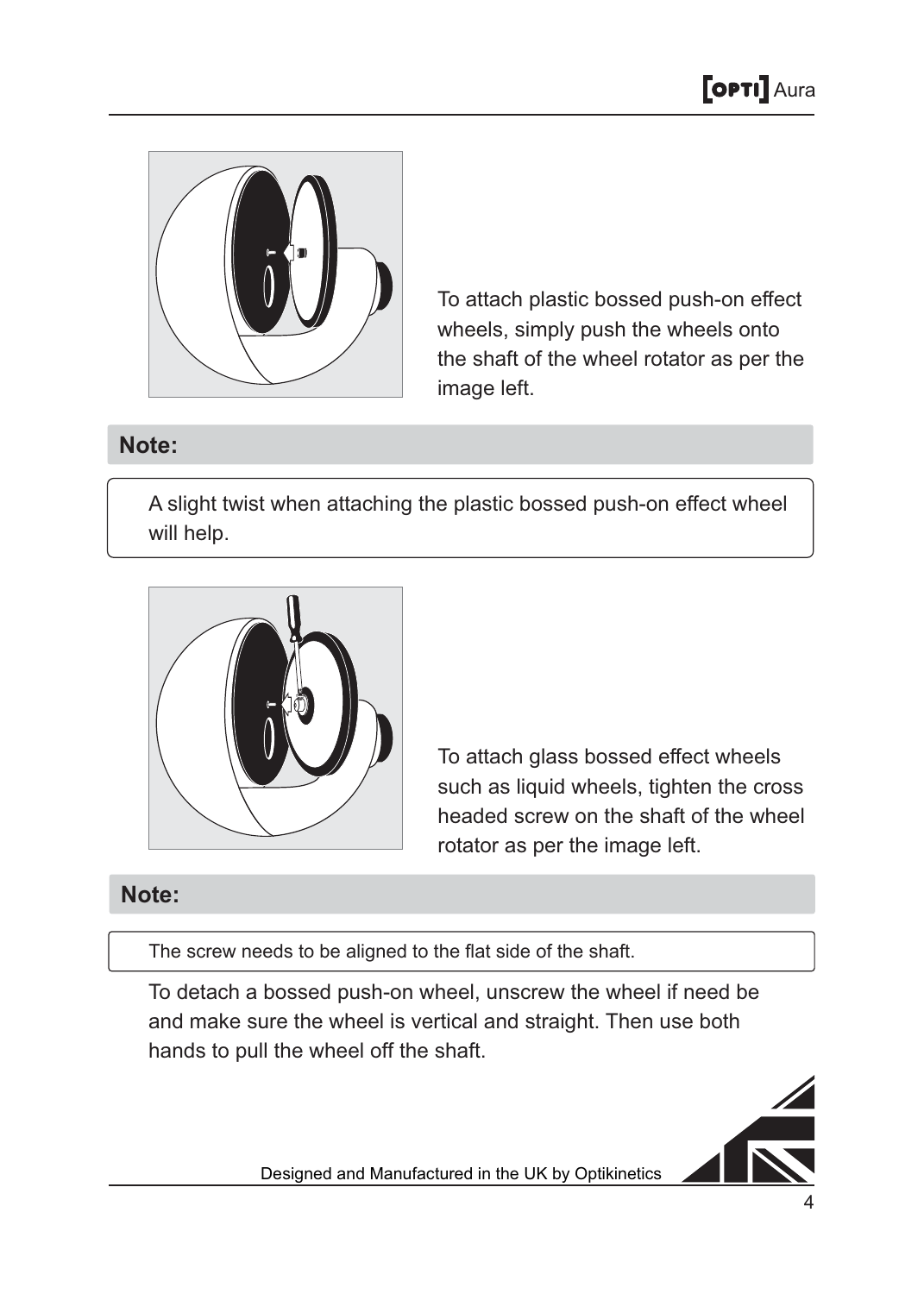## Focussing the Image

The [OPTI] Aura projector uses the same projection lens as Optikinetics' larger projectors [OPTI] 100 LED, [OPTI] Solar 250 LED and [OPTI] Solar Sensory LED. This means that the quality of the image will be the same as those in any sensory room.



To focus the projected effect, twist the slide on the lens forward and backwards until your desired focus is achieved.

The [OPTI] Aura projects a moving image of any size, however it is recommended that the maximum image projected is 4m/13" in diameter. An image can be projected onto any medium. For best results, use the projector in a dark environment.

## Cleaning the Focussing Lens



Use a soft tissue or lens cloth with a little methylated spirit or pure alcohol.

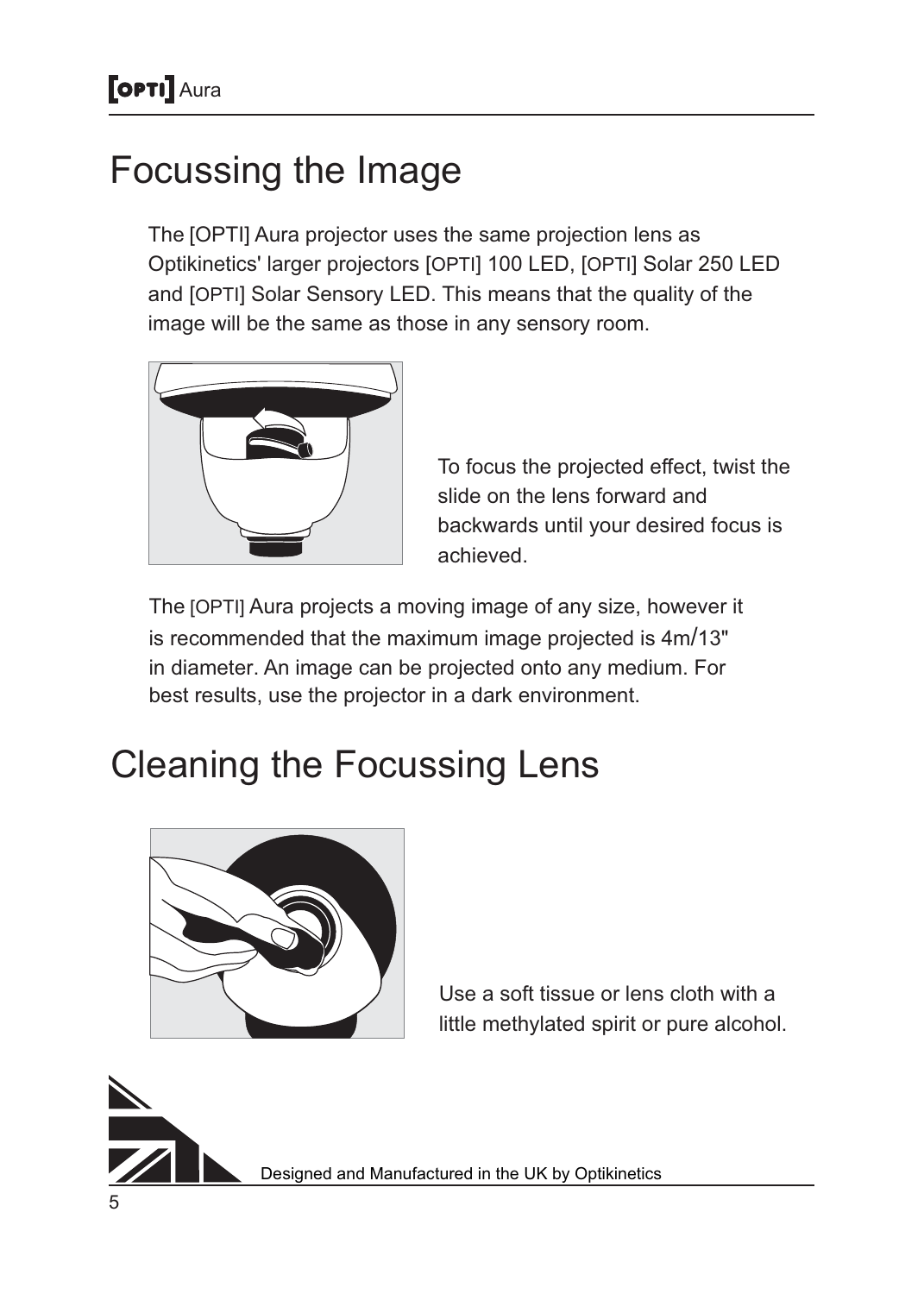## **Operating the Projector**

### Switching On/Switching Off



To turn the projector on simply connect the power supply cable to the inlet socket on the right hand side of the projector. The projector will turn on as you power up the projector.

If you leave the projector on standby, the next time you turn the projector on without the app, press the 'DIM - OFF - TIMER' button above the inlet socket.

To turn the projector off without the app, press and hold the 'DIM - OFF - TIMER' button until the light turns off.

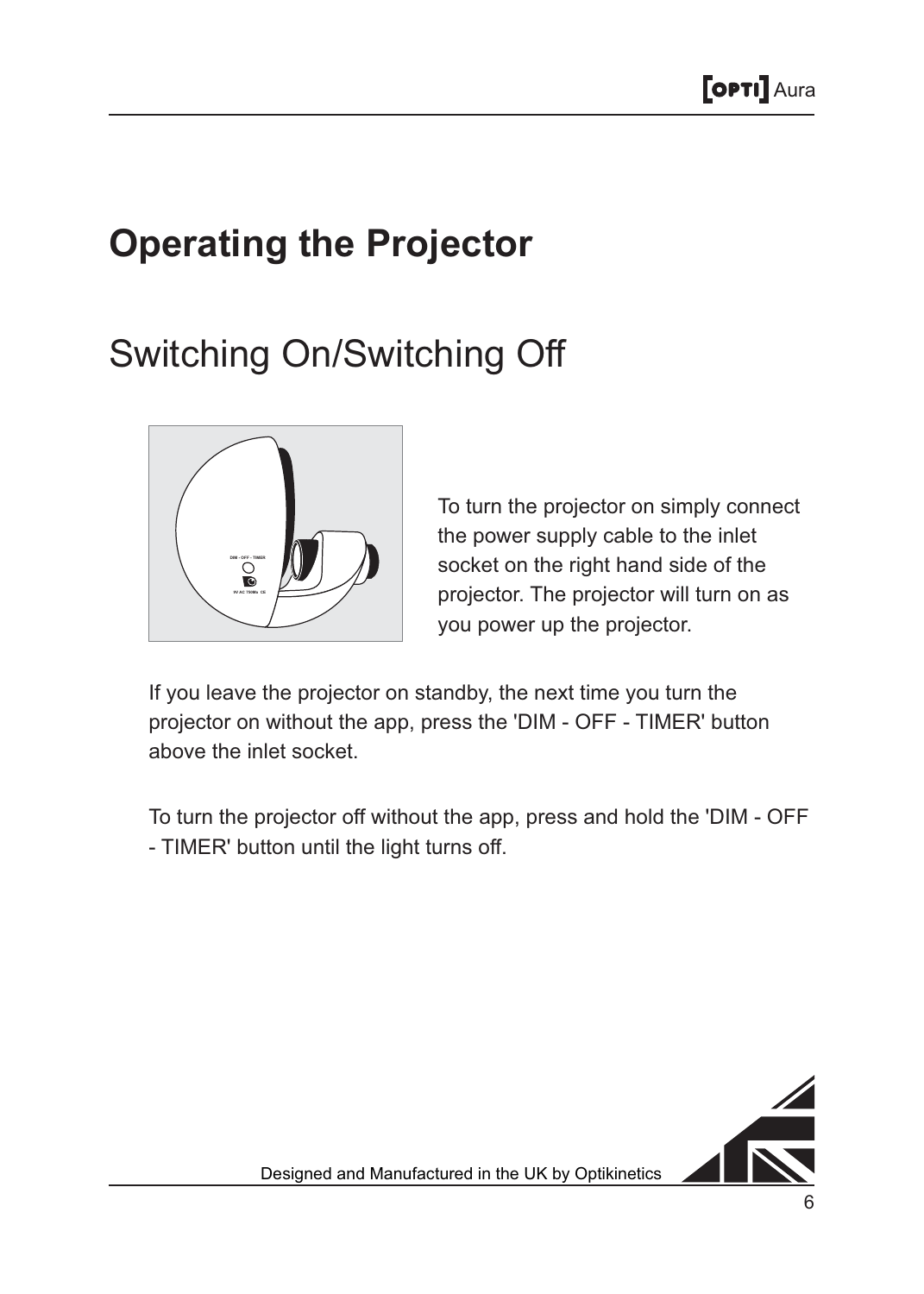## Dimming the Image

The projector has a bright dimmable light that is perfect in a bedroom.

To dim the image without the app, press and hold down the 'DIM - OFF - TIMER' button until you reach your desired light output level.

**Note:**

It may take up to 15 minutes for liquid wheels to start to work as they contain oil that will flow freely once heated. This heat will come from the projector.

## Using the Timer

Utilising the timer is ideal for those who want to automatically turn the projector off after a certain time unsupervised.

Turn on the projector and wait 10 seconds. To start the timer double click the 'DIM - OFF - TIMER' button. To indicate the timer starting, the projected light will flicker. The timer automatically sets to 30 minutes, dims down then turns off. The timer settings can be varied and set to up to 60 minutes by using the projectors app.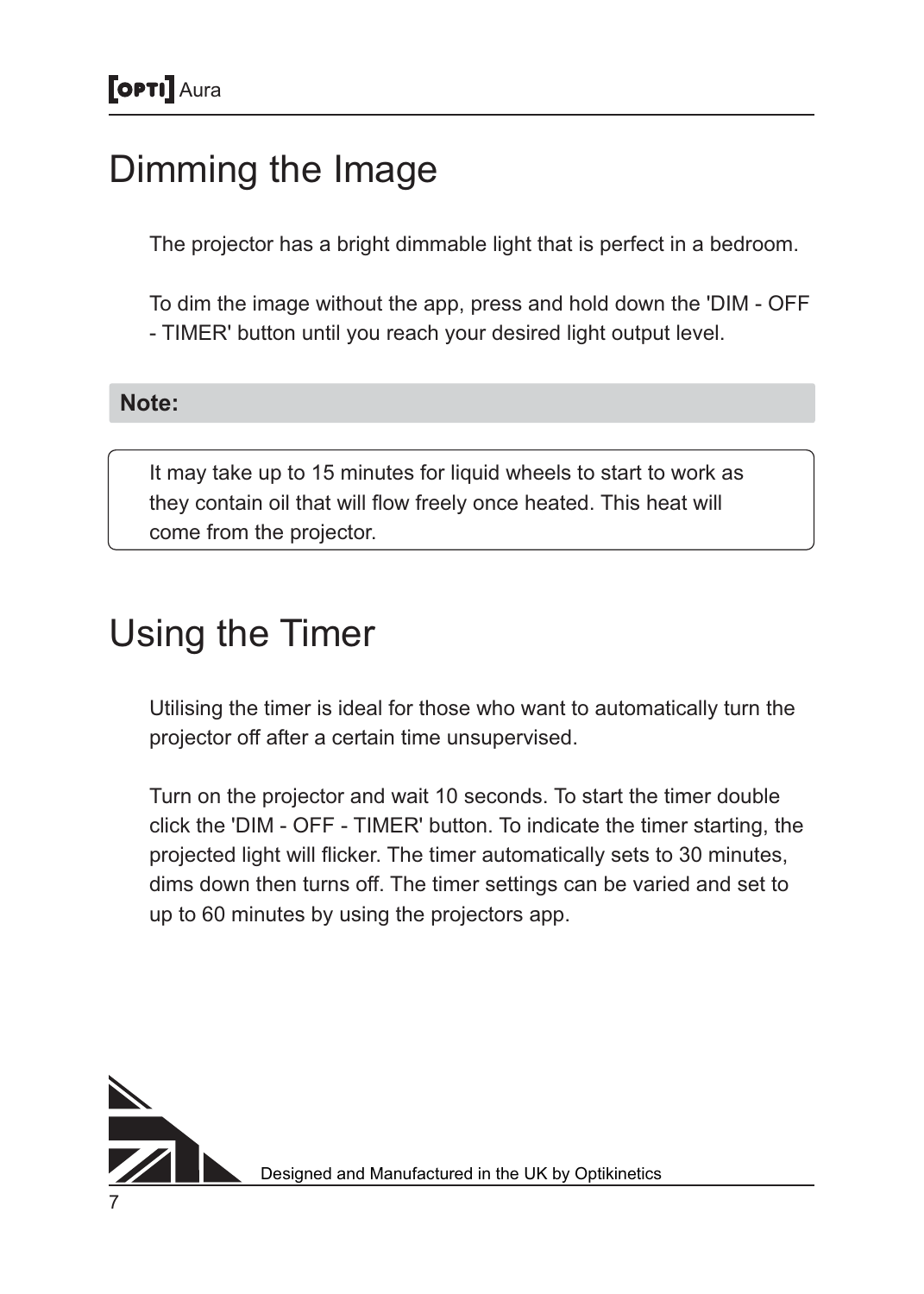## Using the App

The 'Opti Aura' App has been created free of charge to allow users to control the [OPTI] Aura projector remotely. The app is available on IOS and Android platforms and can be downloaded from the App Store or by Google Play. Alternatively you can visit our website **www.optikinetics.co.uk**

### **Aura Configuration**

The [OPTI] Aura Projector should be configured to be part of your home network. This configuration process uses the [OPTI] Aura's own built-in WiFi hotspot and only needs to be done once.

- **1.** Ensure the [OPTI] Aura is switched on.
- 2. Using the networking app <sup>•</sup> on your mobile device, connect to the projectors Wi-Fi hotspot. The SSID (the name of the network) for any [OPTI] Aura projector will start with AURA and be followed by numbers & letters. For example: AURA907C4B (please note that on iOS, auto-join and auto-login features need to be turned off)
- **3.** Open the 'Opti Aura' App on the same device.
- **4.** Click on 'Discover' page of the App. Wait until the projector's I.P address appears on one of the buttons (this may take a little time), then click on this I.P address button to select this projector.
- **5.** The mobile device is now connected to the [OPTI] Aura.
- **6.** Click on the configure page of the App.
- **7.** Insert the SSID and Password of your home wireless router. This information is usually written on a label on the router.
- 8. Press the Update button. This then transfers the connection of the [OPTI] Aura to your home network.
- Close the App. **9.**
- 10. Re-connect your mobile device to your normal home network.

If there is no home network, it is possible to directly control the [OPTI] Aura via its own Wi-Fi hotspot. Just follow the instructions above, skipping steps 6 to 10.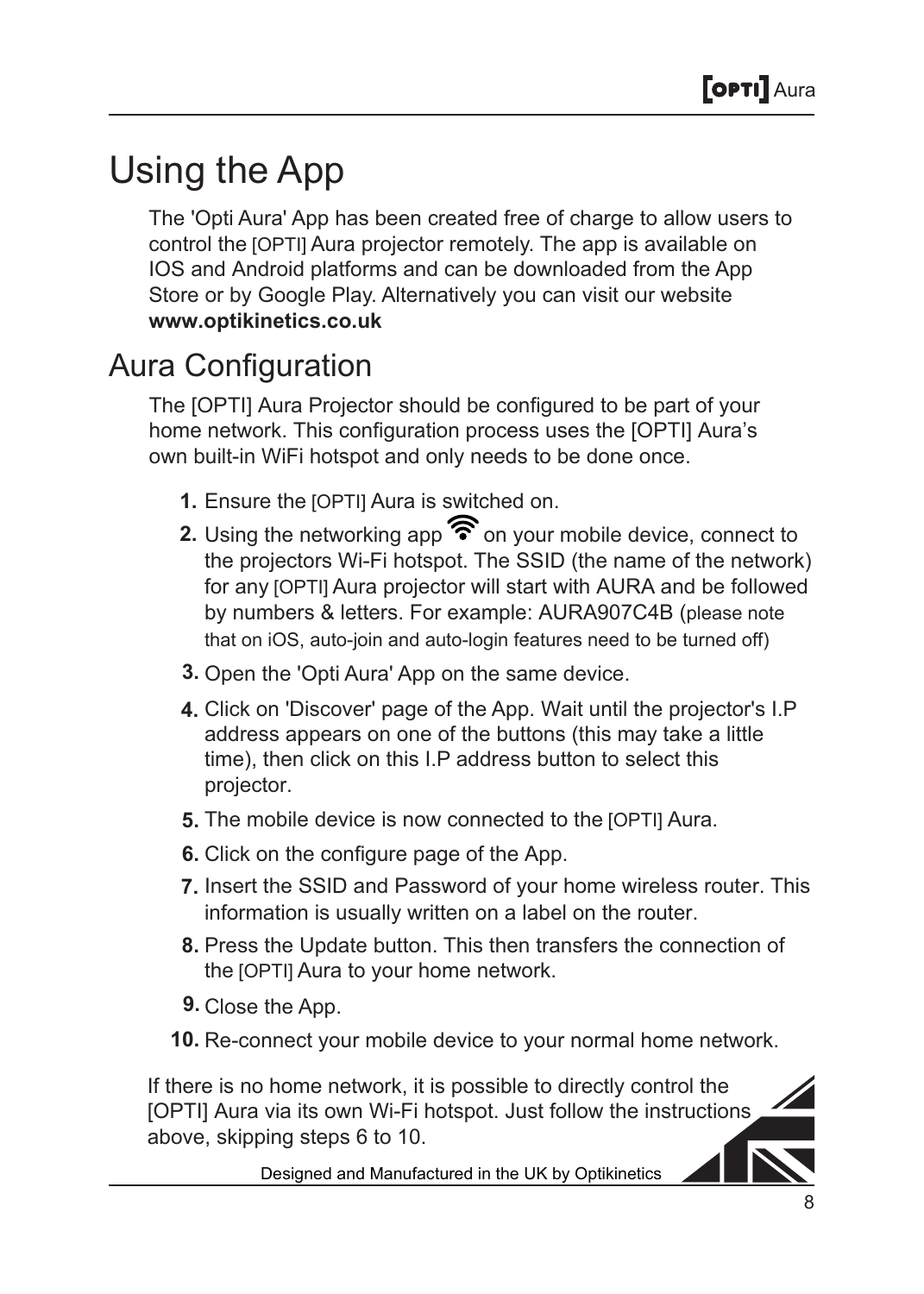## Using the App to control the Aura

To control the projector using the 'Opti Aura' App, click on the 'control' page of the app.

### Turn on/Turn Off

To turn the projector on, move the slider to the right towards full brightness. To turn the projector off, move the slider to the left.

### Dimmer

The brightness of the projector can be adjusted using the slider. For full brightness move the slider to the right.

### Timer

The timer settings can be varied and set to up to 60 minutes. To set the timer using the app, simply select the button with your desired time. To indicate that the button has been pressed, the selected button will turn green.

#### **Note:**

It is possible to control 6 different [OPTI] Aura projectors with the same app

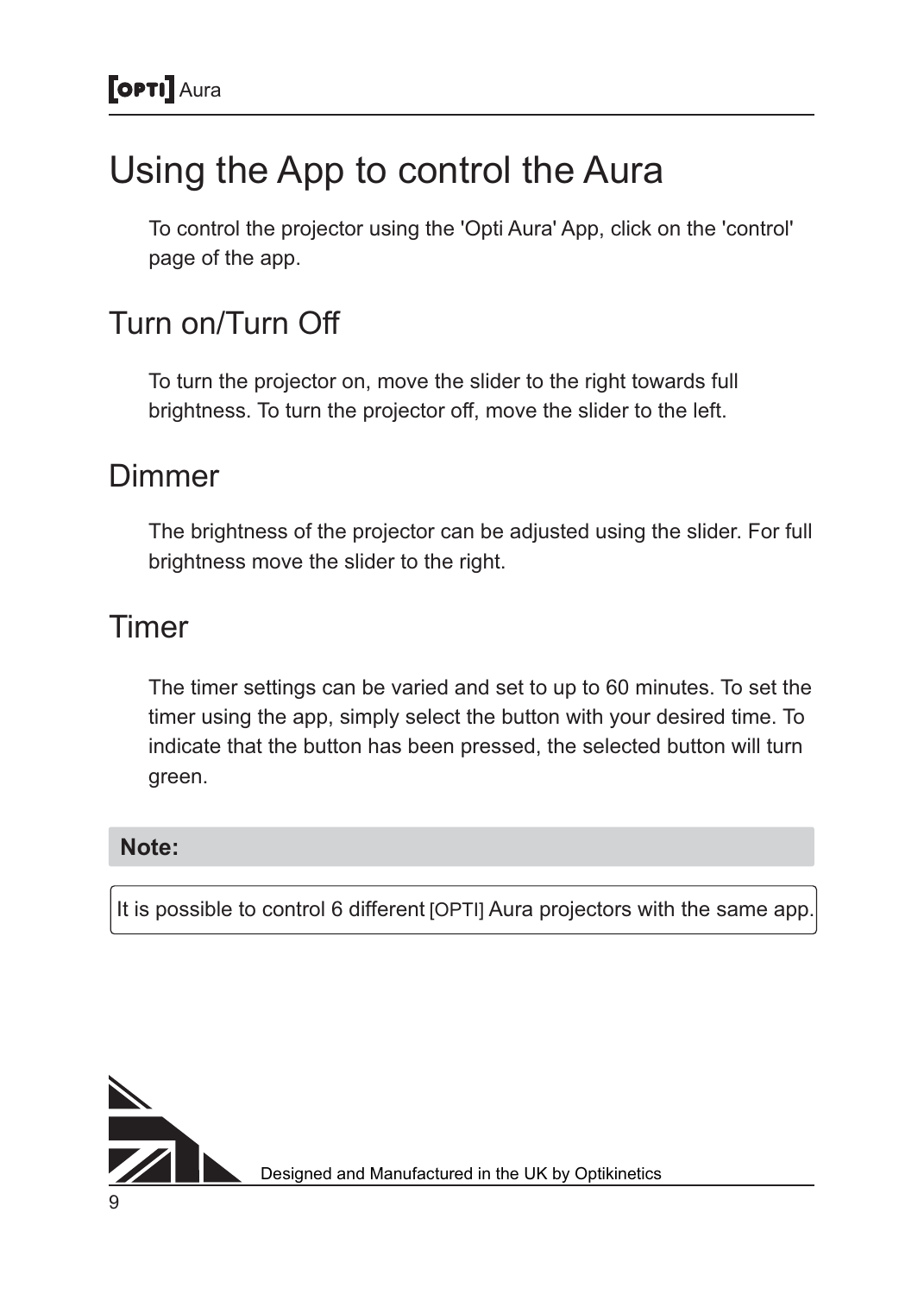### F.A.Q

### **What do I do if the 'Opti Aura' App is not responding?**

If the app is freezing or is not working correctly, force the app to close. Check that the web enabled device is fully charged before restarting the app. If the app still does not work, reset the [OPTI] Aura projector to factory settings.

#### **How do I reset the [OPTI] Aura projector to factory settings?**

- **1.** Turn off the projector at the electrical outlet.
- **2.** Press and hold the "DIM OFF TIMER' button above the inlet socket. Whilst keeping hold of this button, turn the projector back on at the mains.
- **3.** Once the projector has been turned on at the electrical outlet, continue to hold the ''DIM - OFF - TIMER' button until the projector starts flashing.
- 4. When the projectors starts flashing, release the "DIM OFF -TIMER' button.

### **How do I change my home network so I can use the Wi-Fi from the [OPTI] Aura projector?**

Reset the projector back to factory settings and connect to the projectors wireless network.

If the app still does not work, reset the [OPTI] Aura projector to factory settings and disable and enable Wi-Fi on the mobile device.

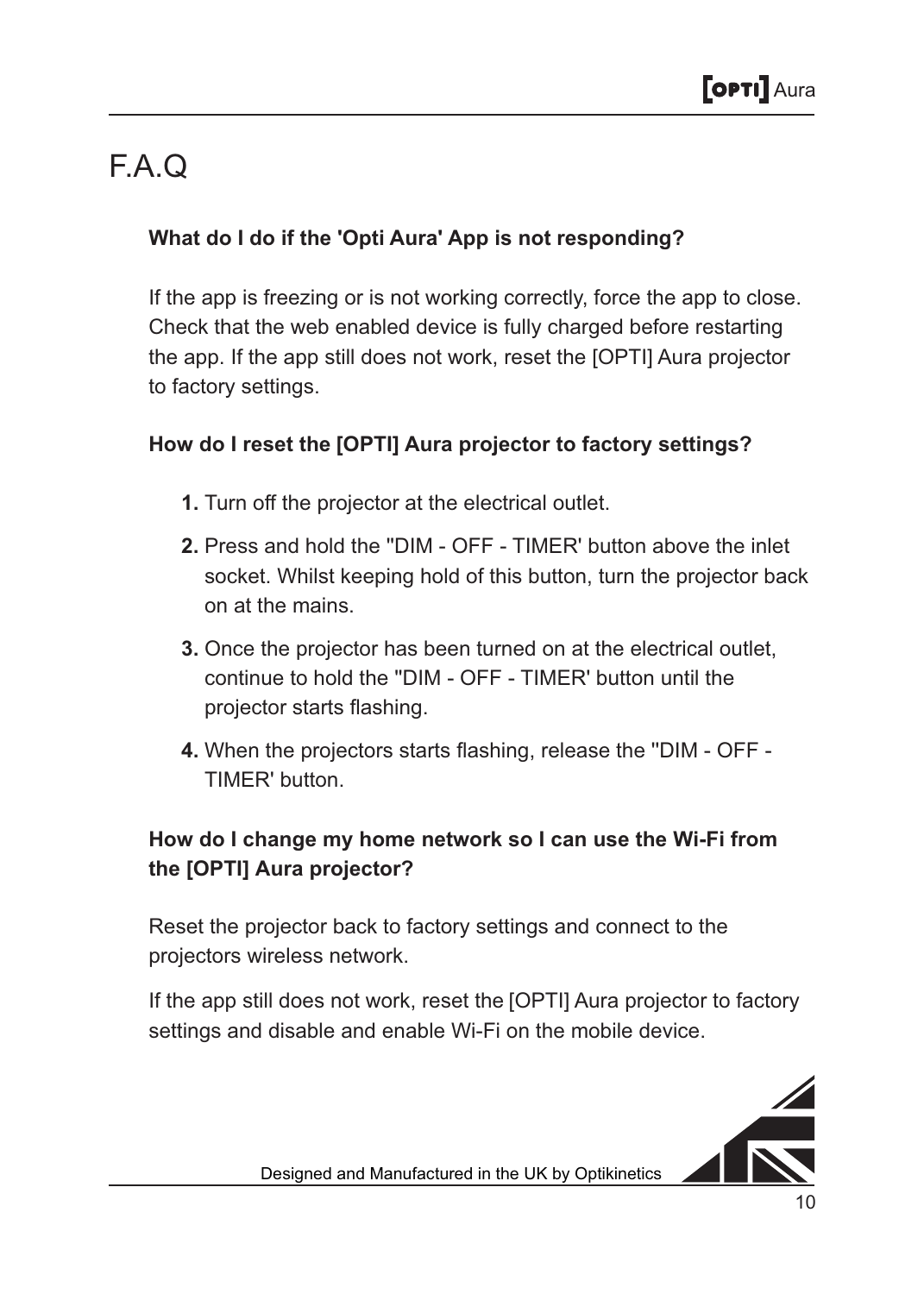### **Important Safety Instructions**

When using your projection equipment basic safety precautions should be followed:

- $\bullet$  Do not attempt to service the projector unless you are qualified and working under the direction of the manufacturer.
- Do not operate the appliance with a damaged cord, or if the appliance has been dropped, or damaged, until it has been examined by a qualified engineer.
- Position the power supply so that it will not be tripped over, pulled or come into contact with hot surfaces.
- If an extension cord is necessary, a cord with a current rating at least equal to that of the appliance should be used. Cords rated for less amperage than the appliance may overheat.
- Always unplug appliance from electrical outlet before cleaning and servicing and when not in use.
- Never pull cord to remove plug form outlet. Grasp plug and pull to disconnect.
- To reduce the risk of electric shock do not dismantle this appliance.
- Never use the equipment in damp or wet conditions. Avoid excessive heat, humidity, dust and vibration.

This equipment is for indoor use in moderate climates only. All effect wheels should be stored in a dry, warm environment. Always use the adaptor supplied suitable for your country.

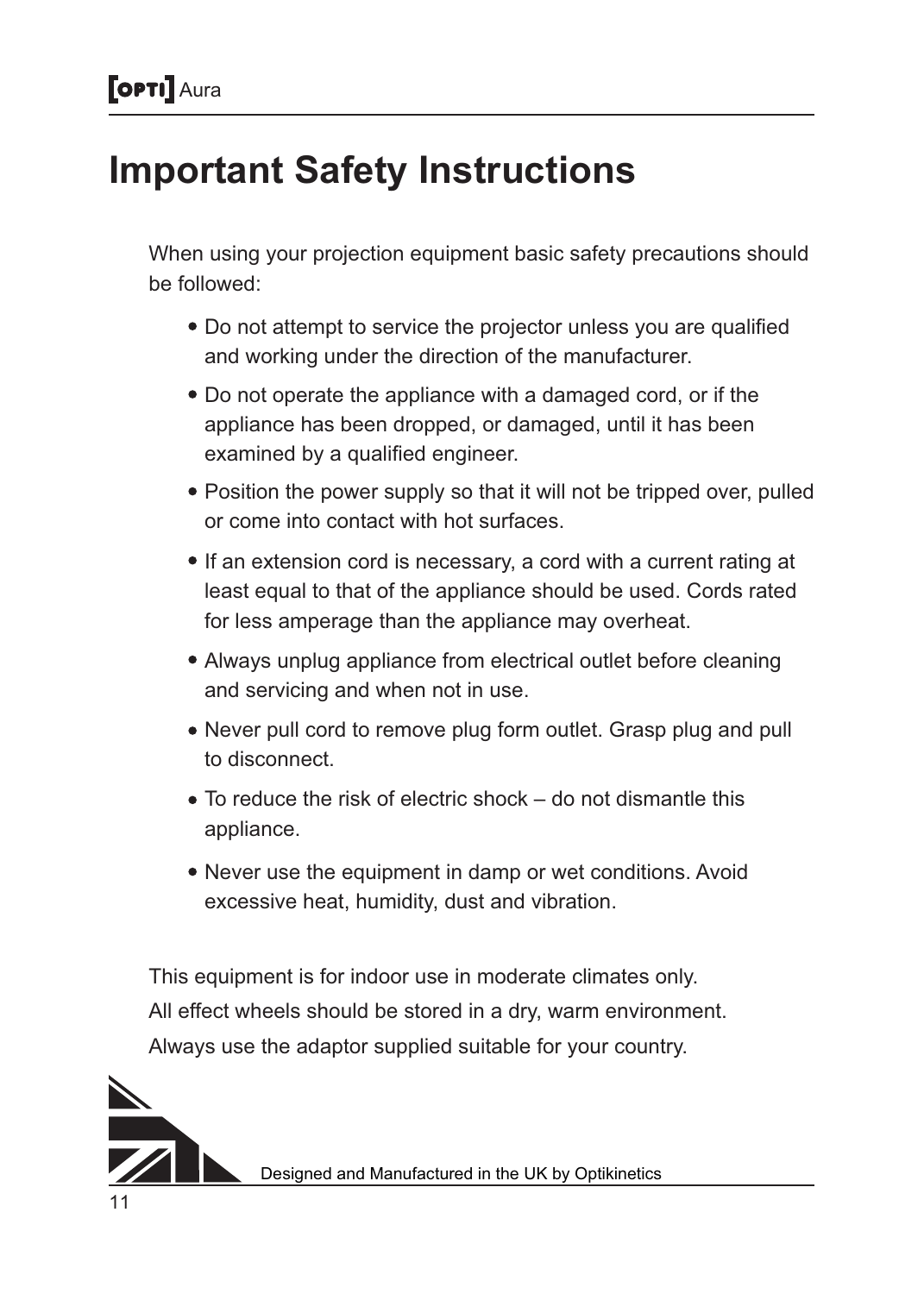### **Additional Accessories**

The [OPTI] Aura has been manufactured by Optikinetics Ltd. Formed in 1970, Optikinetics is the leading innovators of effects lighting and has a plethora of products suitable for any occasion.



Each [OPTI] Aura projector comes with one 6" effect wheel. There are over 200 effects wheels to choose from, additional wheels are available to purchase separately. To view our extensive range, please visit **https://optikinetics.co.uk/effects/**

#### **Note:**

On this projector some 6" wheels, in particular the liquid wheels may look different to when used on another [OPTI] projector.

### **Guarantee**

Optikinetics Ltd guarantees this product for 1 year from the date of purchase from all mechanical, electrical or assembly defect. Within this 1-year period any fault will be repaired or remedied free of charge.



To extend the warranty free of charge to 3 years, please register your [OPTI] Aura LED Projector by visiting **https://optikinetics.co.uk/warranty/**

#### **Note:**

The guarantee is void if the projector has been opened or if a repair has been attempted by anyone other than an Optikinetics authorised repairer.

| –יורגו ו |  |
|----------|--|
| $\sim$   |  |

**Tested** Signature